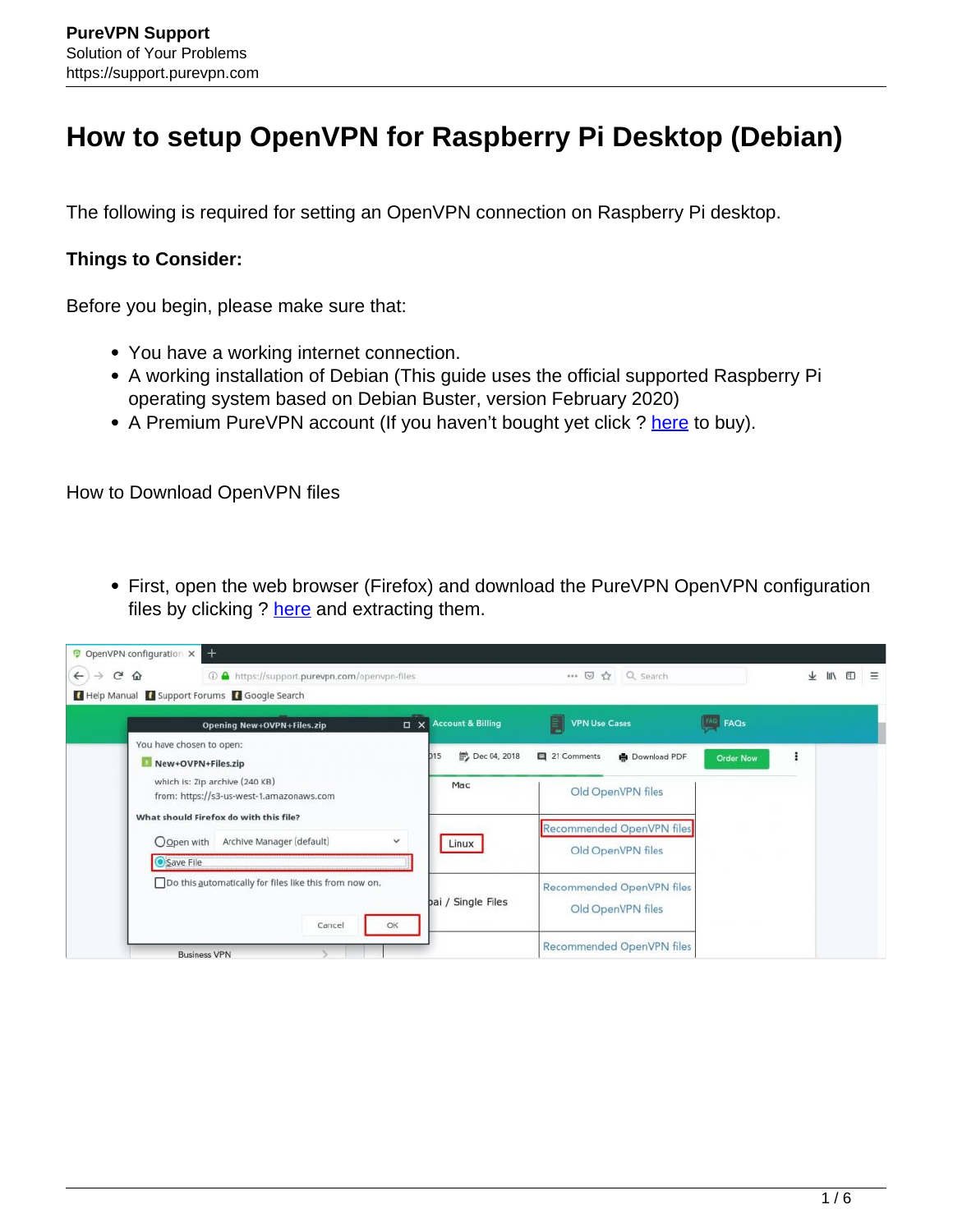| New+OVPN |                     |  |
|----------|---------------------|--|
|          | +Files Open         |  |
|          | Archiver            |  |
|          | Open With           |  |
|          | Extract To          |  |
|          | <b>Extract Here</b> |  |
|          | Cut                 |  |
|          | Copy                |  |
|          | Move to Wastebasket |  |
|          | Copy Path(s)        |  |
|          | Rename              |  |
|          | Properties          |  |

Now rename the extracted folder to **OVPNfiles.**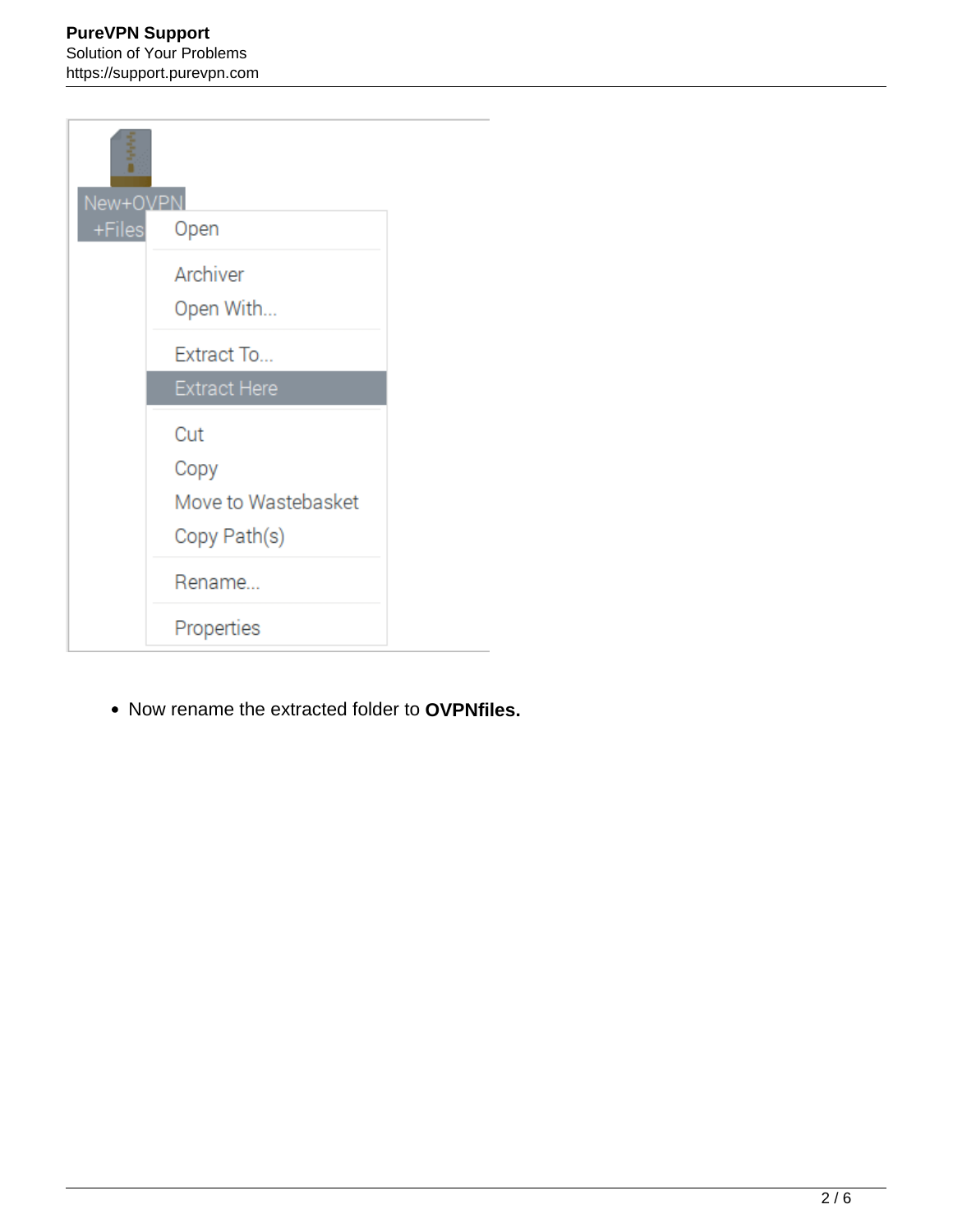## **PureVPN Support** Solution of Your Problems https://support.purevpn.com

| New OVPN New+OVPN<br><b>Files</b><br>+Files.zip |             |           |
|-------------------------------------------------|-------------|-----------|
|                                                 | Rename File | ×         |
| Please enter a new name:                        |             |           |
| <b>OVPNfiles</b>                                |             |           |
|                                                 | Cancel      | <b>OK</b> |

• Now go to the Menu bar and select/ open the Terminal from there.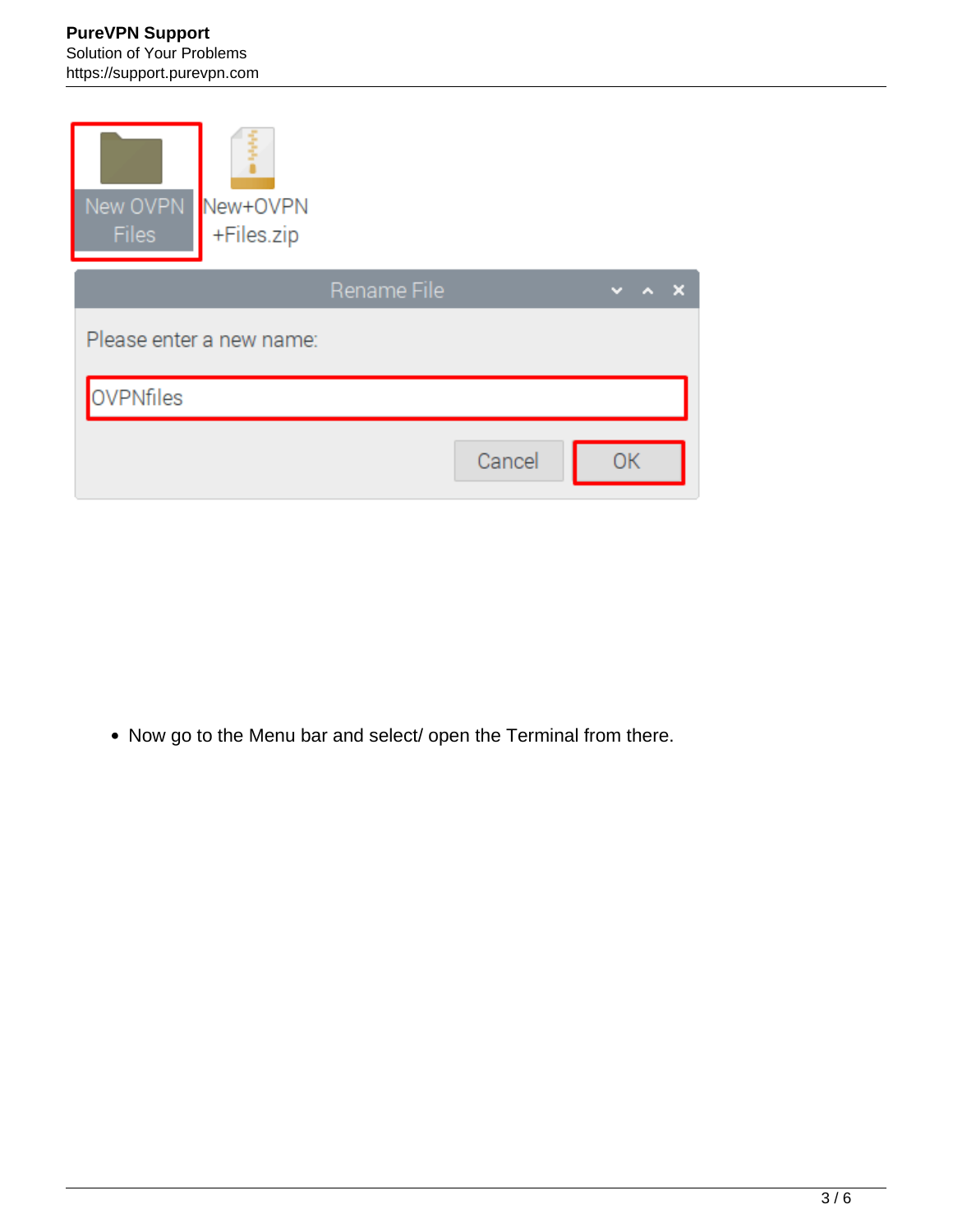## **PureVPN Support** Solution of Your Problems https://support.purevpn.com



• Now you will need to install OpenVPN packages. Type the following to install it:

sudo bash sudo apt-get install openvpn

• Now access the directory/ folder where you have downloaded the OpenVPN files (i.e. the Downloads folder) then copy and replace OVPNfiles to /etc/openvpn:

cd Downloads/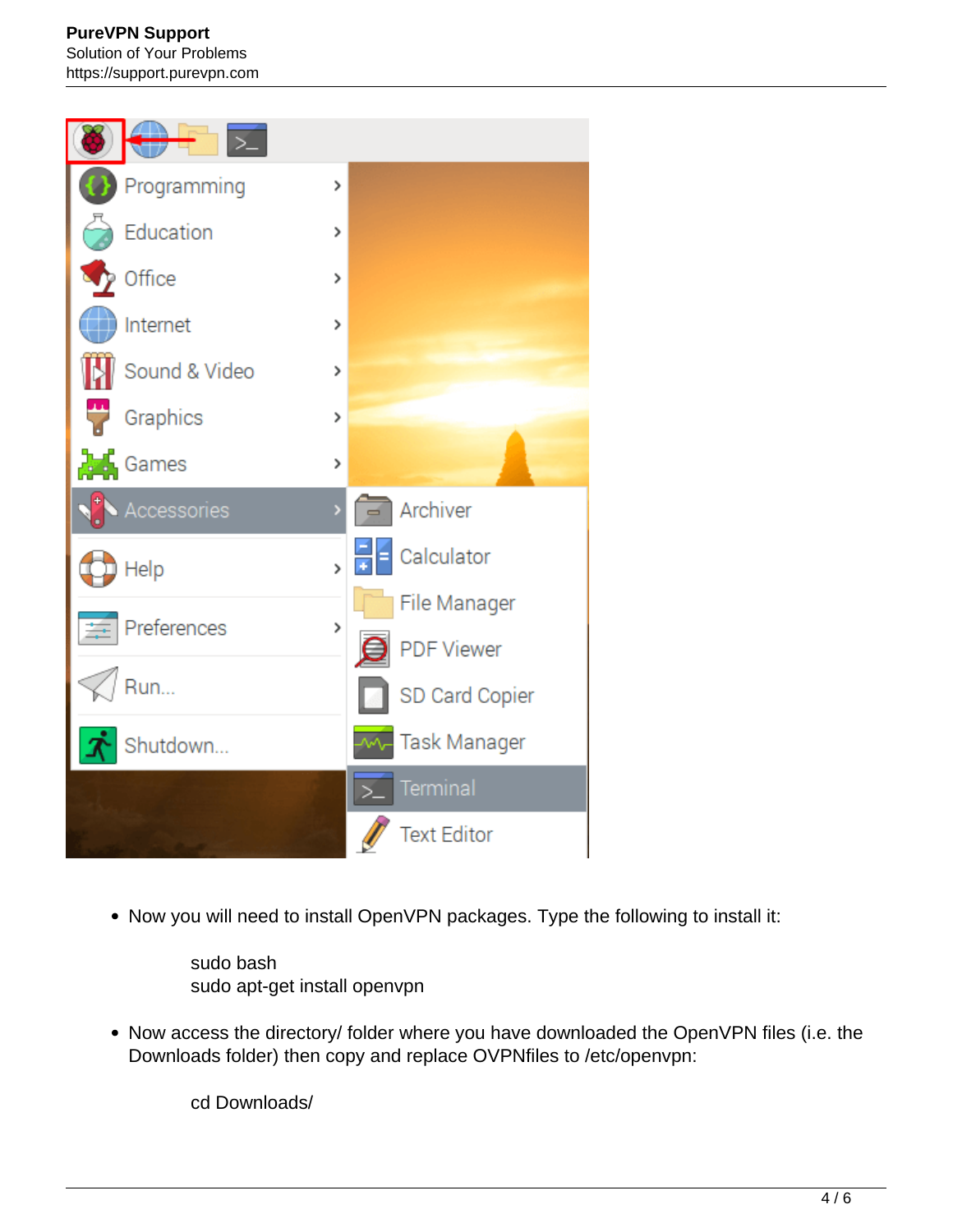sudo cp OVPNfiles/\* /etc/openvpn

How to Setup OpenVPN on Raspberry Pi

- Now move to the directory where we have copied the OVPN files folder i.e. /etc/openvpn:
- 1. cd /etc/openvpn/
- 2. In order to connect to the VPN, run the command:
- sudo openvpn de2-ovpn-tcp.pointtoserver.com

**(**In this case the Germany TCP server is used to connect to the VPN as an example. You are free to choose any server that best fits your requirements from the list above)

You will be immediately prompted to enter the Auth Username and Auth Password, Enter your PureVPN credentials. Click ?here to know how to find your VPN credentials.

You are now connected to PureVPN, the second last line will indicate your current VPN IP address which in this case is 172.94.11.149

6 11:06:18 2020 /sbin/ip addr add dev tun0 172.94.11.149/26 broadcast 172.94. Fri Mar 11.191 6 11:06:20 2020 Initialization Sequence Completed Fri Mar

Moreover, You can also verify your VPN IP and location from this ? link